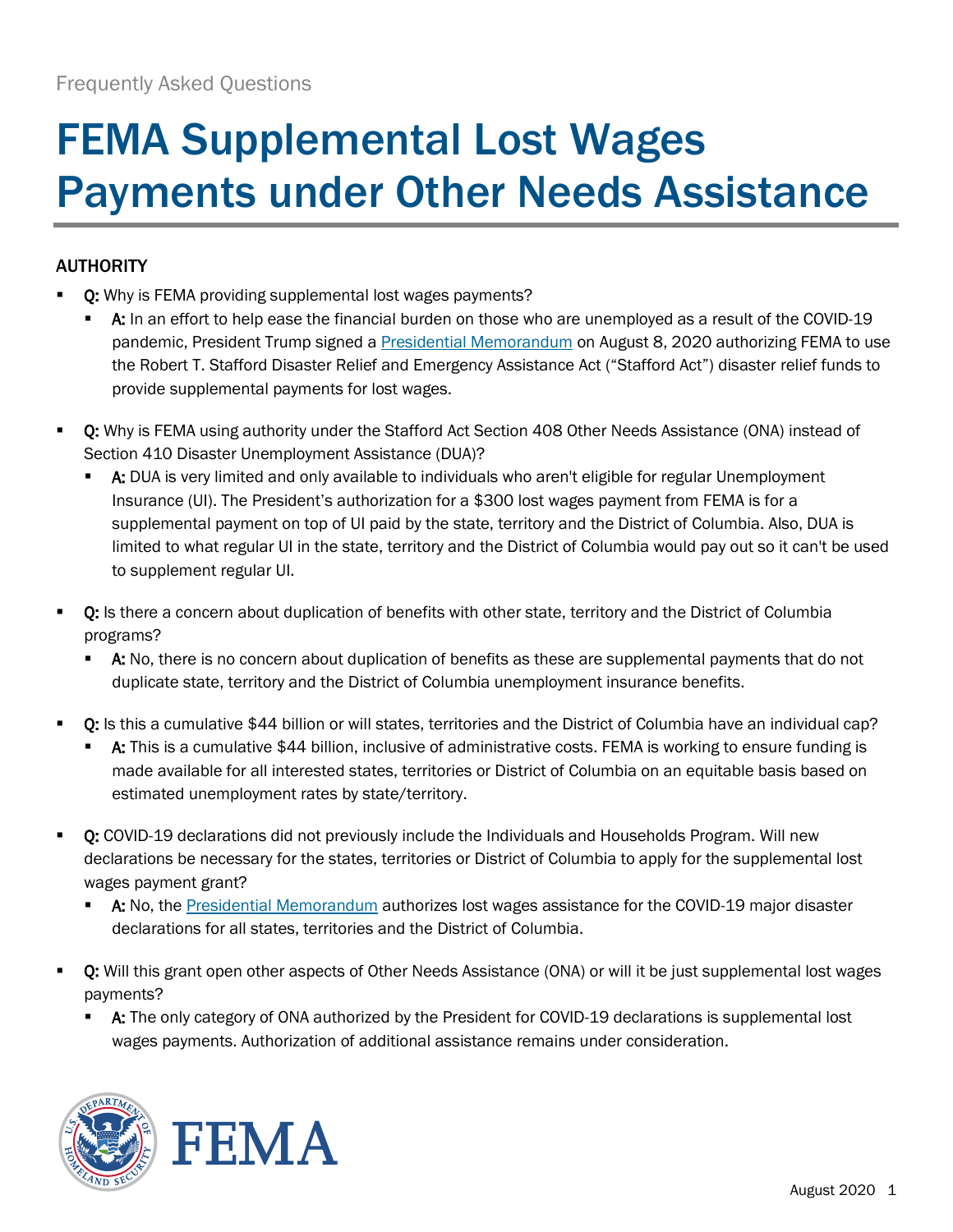#### TIMELINE

- Q: What does FEMA consider the "period of assistance" for supplemental lost wages assistance?
	- A: The period of assistance is the week ending August 1, 2020 to December 27, 2020 or termination of the program, whichever is sooner. Assistance from FEMA for providing supplemental payments for lost wages may terminate prior to December 27, 2020 if:
		- 1) FEMA expends \$44 billion from the Disaster Relief Fund (DRF) for supplemental lost wages assistance.
		- 2) The total, unobligated balance of the DRF decreases to \$25 billion,
		- 3) Legislation is enacted that provides, due to the COVID-19 pandemic, supplemental federal pandemic unemployment compensation or similar compensation for unemployed or partially unemployed individuals.
- Q: If another stimulus package is approved and it includes a new retroactive Federal Pandemic Unemployment Compensation (FPUC) type payment, resulting in termination of this program, do all funds distributed through this [Presidential Memorandum](https://www.whitehouse.gov/presidential-actions/memorandum-authorizing-needs-assistance-program-major-disaster-declarations-related-coronavirus-disease-2019/) need to be recollected to reimburse FEMA?
	- A: The supplemental lost wages assistance program must terminate immediately if legislation providing supplementary unemployment benefits (e.g., an extension to the FPUC program) is enacted. The question of funds being recollected cannot be answered without knowing what any new enacted legislation includes.
- Q: Will states, territories and the District of Columbia have a deadline to submit their application?
	- A: Yes, grant applications and completed administrative plans must be received by September 10, 2020 in order to be considered for a grant. States, territories and the District of Columbia are strongly encouraged to apply as early as possible as program funding is limited.
- Q: How long does the program last and how will the grant funding be provided?
	- A: FEMA grants for lost wages supplemental payments will continue until the earlier of:
		- 1) FEMA expends \$44 billion from the Disaster Relief Fund (DRF).
		- 2) The total unobligated balance of the DRF decreases to \$25 billion.
		- 3) Legislation is enacted that provides, due to the COVID-19 pandemic, supplemental federal unemployment compensation or similar compensation for unemployed or partially-employed individual.
		- 4) December 27, 2020 which is the end of the period of assistance for the grants.

FEMA will use data from the Department of Labor, as well as state, territory or District of Columbia data received on applications to project the overall funding distributions. Approved grant applicants will receive an initial obligation of three weeks of needed funding. Additional disbursements will be made on a weekly basis in order to ensure that funding remains available for the states who apply for the grant assistance.

- Q: How long will it take until the grant funding can be given to states, territories and the District of Columbia? How quickly will grant applications be approved?
	- **A:** The [Presidential Memorandum](https://www.whitehouse.gov/presidential-actions/memorandum-authorizing-needs-assistance-program-major-disaster-declarations-related-coronavirus-disease-2019/) was signed on August 8, 2020 and FEMA awarded the first four grants on August 14, 2020. FEMA must first receive an application from a state, territory and the District of Columbia. After an application is submitted, FEMA approval time depends on whether the application is complete and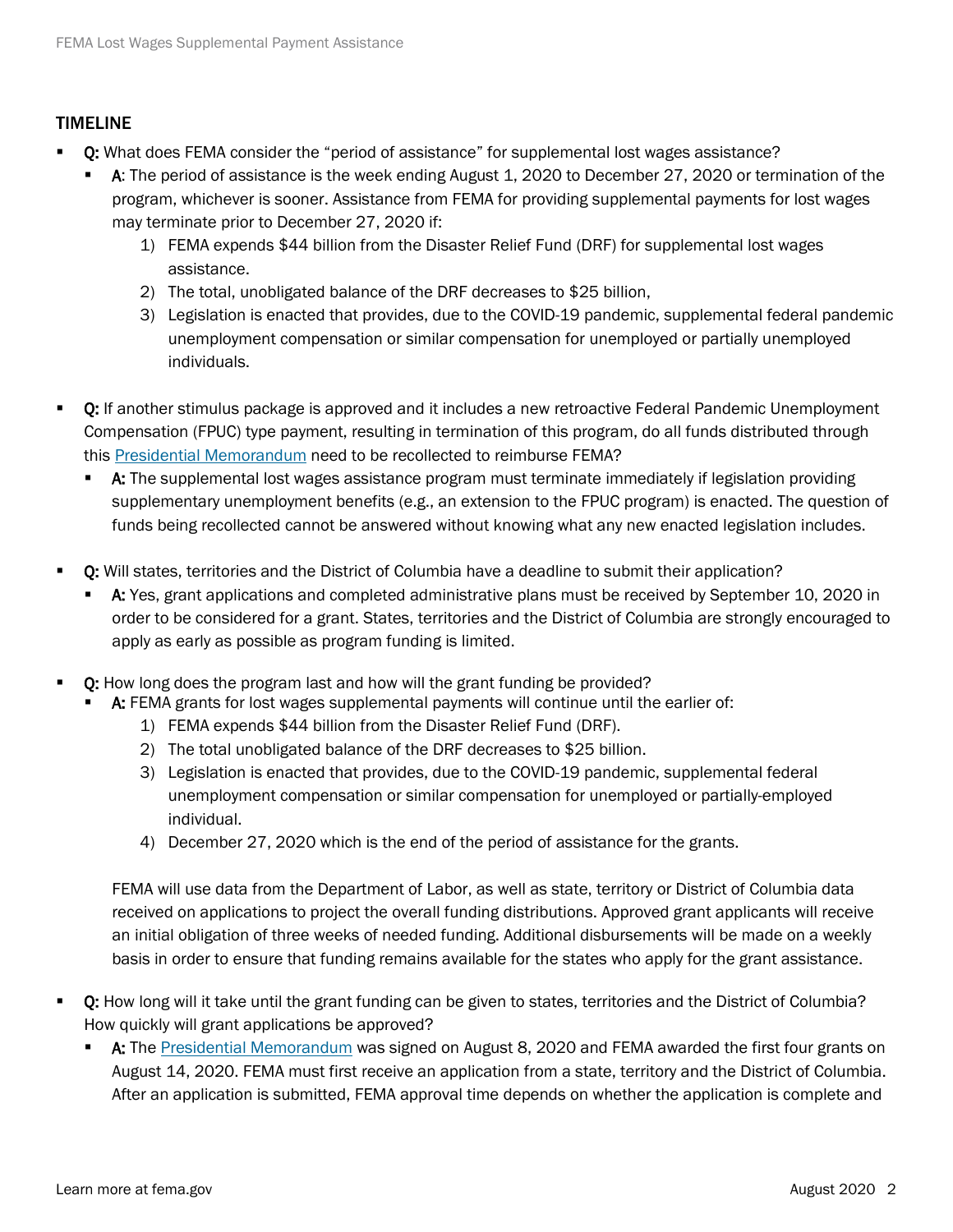addresses all grant requirements. Our experience to date is that FEMA will be able to approve applications very quickly, depending on completeness and sufficiency. Once the grant award is approved by FEMA and signed by the state, territory and the District of Columbia funding to the states/territories will then be available within one business day of receipt of the fully executed grant award.

- Q: How long will it take states, territories and the District of Columbia to administer that funding to individuals? Will it vary - between the time we turn in an application and get approval for that application; from approval to funds being available; and between a request for transfer of the funds and for those funds to be in our account?
	- A: The timeframe to administer funding to individuals will vary by applicant. States, territories and the District of Columbia must adjust their unemployment insurance system to access these funds and accommodate program requirements, such as claimant eligibility, which may factor into delivery time state/territory systems and capabilities vary. The Department of Labor estimates an average of three weeks from August 8, as states, territories and the District of Columbia adjust their systems concurrently with FEMA's review process. However, at least one state has estimated it will have all payments out retroactive to August 1, 2020 in less than one week from grant award.

#### GRANT APPLICATION PROCESS

- Q: Which states and territories have been awarded supplemental lost wages assistance grants?
	- **A:** Awards are being processed on an ongoing basis. Information regarding the grants that have been awarded can be found in FEMA's media releases on [FEMA.gov.](https://www.fema.gov/disasters/coronavirus/governments/supplemental-payments-lost-wages)
- Q: Is this grant for states, tribes and territories?
	- A: The President has authorized the FEMA Administrator to provide grants to states, territories or District of Columbia to make supplemental lost wages payments to those receiving unemployment insurance compensation, in accordance with sections  $408(e)(2)$  and (f) of the Stafford Act (42 U.S.C. §§§ 5174(e)(2), (f)). Tribal members can access supplemental lost wages payments through their state's/territory's unemployment agency, as they do with regular unemployment.
- Q: Which state, territory and the District of Columbia agency should apply for the grant? Who is the administering entity at the state or territory level?
	- **A:** The state, territory and the District of Columbia unemployment agency responsible for administering the supplemental lost wages payments should apply for the grant. This will ensure that the recipient identified in the grant award will be able to access grant funds from the Treasury to administer the payments allocated to their DUNS number. The state, territory and the District of Columbia emergency management agency may have experience with applications for ONA grants and should be consulted to provide technical assistance as necessary.
- Q: What type of documentation will need to be included to apply for the grant?
	- A: States, territories and the District of Columbia must provide the following forms available to download and submit with instructions at the [Grants.gov SF-424 Forms Repository:](https://www.grants.gov/web/grants/forms/sf-424-family.html)
		- **Standard Form (SF) 424, Application for Federal Assistance**
		- SF-424A Budget Information for Non-Construction Programs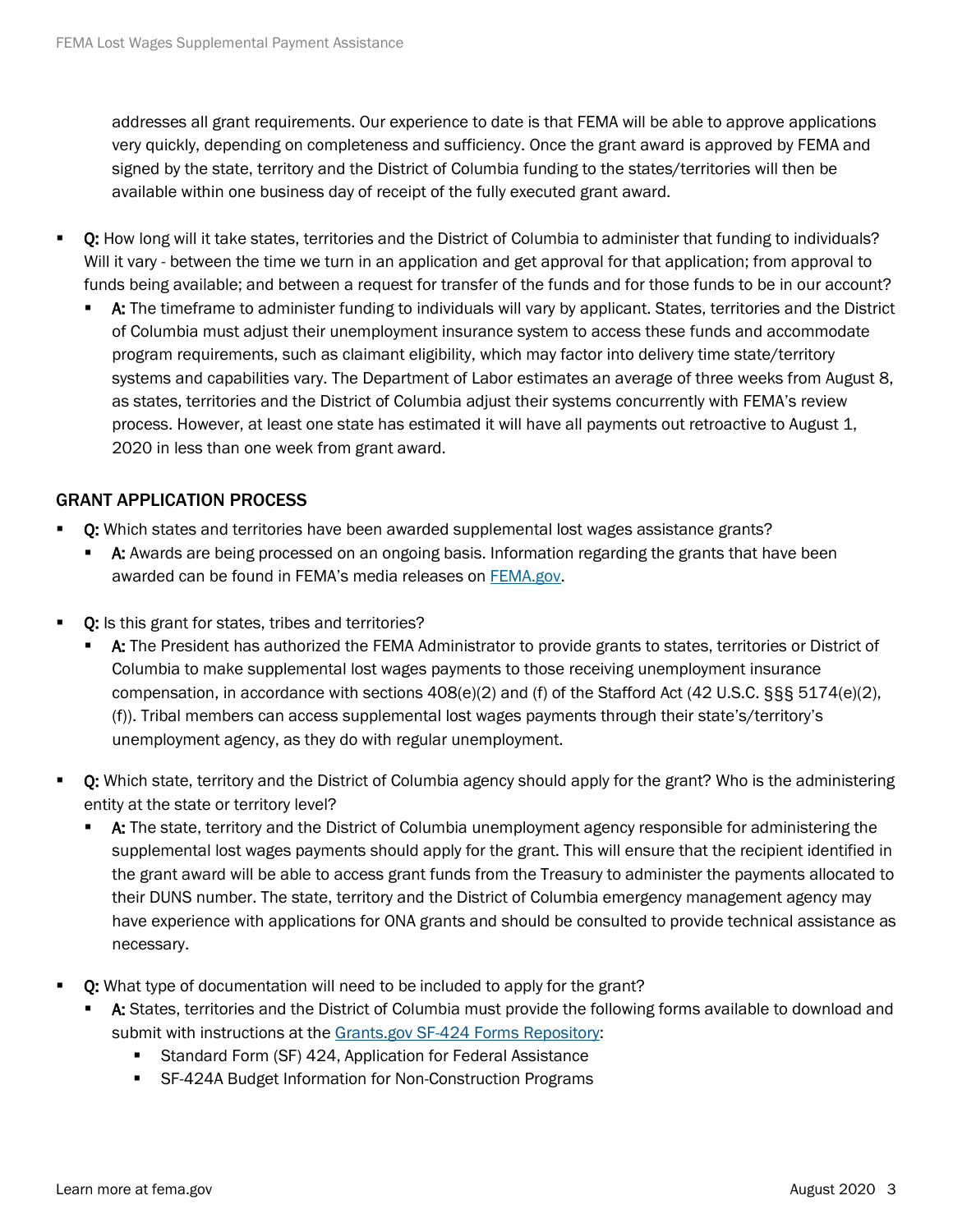- To include a weekly benefits and individual projection for each category of benefits listed in the description of "eligible individuals" provided
- SF-424B Assurances for Non-Construction Programs
- Grants.gov Lobbying Form
- SF-LLL Disclosure of Lobbying Activities
- **Attachments Form** 
	- Complete this form by attaching a signed State Administrative Plan which includes relevant state, territory and the District of Columbia procedures for grant administration and FEMA ONA Option Selection Form 010-0-11
- Q: If a state, territory and the District of Columbia elects to provide its cost share through the use of existing unemployment insurance benefits (rather than new expenditures), how would they indicate that option on either the State Administrative Plan (SAP) or the Other Needs Assistance (ONA) Administrative Option form?
	- A: The state, territory and the District of Columbia is to include the \$300 or \$400 on the ONA Option Selection Form. Instructions are below for completing the **FEMA Form 010-0-11: Individuals and Households** Program (IHP) - [Other Needs Assistance Administrative Option Selection](https://www.fema.gov/media-library-data/1544535263707-b64302090b362e43b9acec0517150836/Individuals_and_Households_ONA_Administrative_Option_(FEMA_Form_010-0-11).pdf) that includes the correct selections for a grant to administer supplemental payments for lost wages are available below.
		- o On page 3, complete the ADDITIONAL ONA ITEMS Section. In the first box under ADDITIONAL ONA ITEMS include the following information:
		- $\circ$  Line Item: Write "Individual Weekly Supplemental Lost Wages Benefit  $-$  \$300 or \$400.
		- o ONA Category: Write "Miscellaneous".
		- o Standard Quantity: Write "1".
		- o Maximum Quantity Awarded: Write "N/A".
		- o Justification/Situations for Use: Write "Supplemental payments for lost wages needed as a result of the 2019 Novel Coronavirus pandemic, as authorized by the [Presidential Memorandum](https://www.whitehouse.gov/presidential-actions/memorandum-authorizing-needs-assistance-program-major-disaster-declarations-related-coronavirus-disease-2019/) on Authorizing the Other Needs Assistance Program for Major Disaster Declarations Related to Coronavirus Disease 2019."

At grant close out, the state, territory and the District of Columbia will need to demonstrate how they met the statutory cost share. The state, territory and the District of Columbia will be responsible for demonstrating 25% of the total aggregate grant award. For the \$300 option, states, territories and the District of Columbia can satisfy this cost share by showing that they expended state/territory funds equivalent to at least 25% of the total grant amount on regular unemployment payments to individuals who received lost wages supplemental payments, retroactive to the week ending August 1, 2020.

- Q: If a state, territory of the District of Columbia does not provide sufficient information in their application, will there be an opportunity to provide updated information through a Request for Information or will their application be denied?
	- A: FEMA will coordinate with states, territories and the District of Columbia directly to complete missing items in their application packages, as necessary.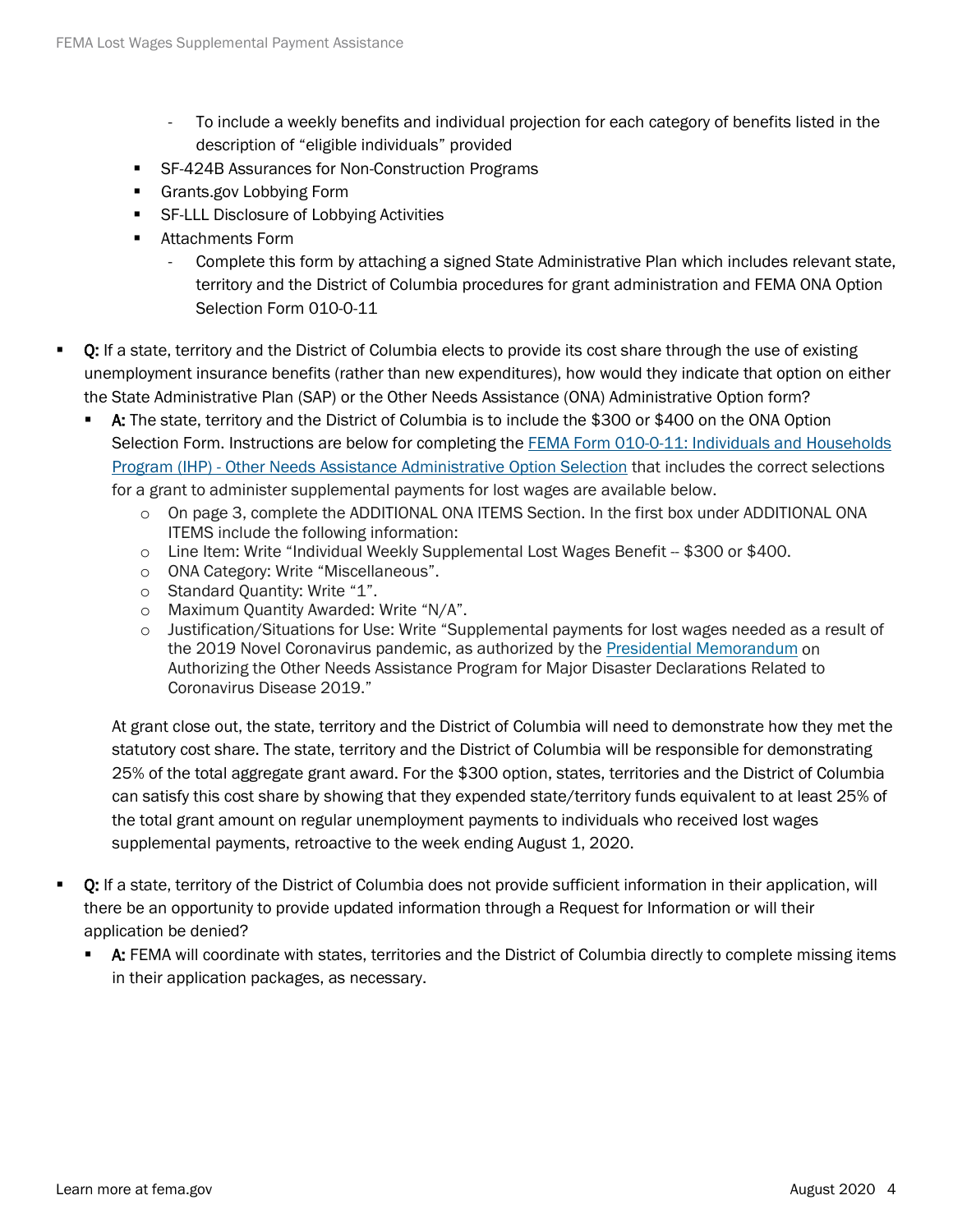#### GRANT FUNDING PROCESS

- Q: Are grant dollars pre-funded or reimbursed? Is it first come, first serve with a hard cut-off based on estimated expenditures?
	- **A:** Once a grant is approved, a state, territory and the District of Columbia will receive an initial obligation of three weeks of funding. Once a state, territory and the District of Columbia is prepared to implement the program, the state/territory will draw down the grant funds as frequently as weekly from the Treasury in accordance with payment procedures for their UI program and consistent with the requirements of the Cash Management Act. States, territories and the District of Columbia may make retroactive payments to eligible claimants for the weeks ending August 1 to August 22, 2020. After the initial three-week obligation, additional weekly disbursements will be made on a weekly basis in order to ensure that funding remains available. This is similar to the mechanism states/territories used to draw down Federal Pandemic Unemployment Compensation program funds.

However, states, territories and the District of Columbia should apply for grants as quickly as possible given the potential for program termination based on the parameters established.

- Q: Will the funds to pay supplemental lost wages assistance be deposited into the state unemployment account in the Unemployment Trust Fund (UTF)?
	- A: No, states, territories and the District of Columbia may not use the funds in their state unemployment account in the UTF to process funding for supplemental lost wages payments. States, territories and the District of Columbia must establish a separate account to receive the funding to pay supplemental lost wages assistance as it must be able to account for these funds separately from its state unemployment accounts.
- Q: What is the process for the states, territories and the District of Columbia to request additional weeks of lost wages assistance?
	- **A:** The information regarding the process for states, territories and the District of Columbia to request additional weekly lost wages payments can be found on [FEMA.gov.](https://www.fema.gov/disasters/coronavirus/governments/supplemental-payments-lost-wages) State, territories and the District of Columbia may submit the following Lost Wages Additional Week Request documentation to FEMA a[t FEMA-](mailto:FEMA-LWA-Reporting@fema.dhs.gov)[LWA-Reporting@fema.dhs.gov:](mailto:FEMA-LWA-Reporting@fema.dhs.gov)
		- **EXEC** Lost Wages Additional Week Request Template
		- $\blacksquare$  SF-424A

States, territories and the District of Columbia should submit Lost Wages Additional Week Request documentation for one week at a time. No more than one week shall be submitted on each Lost Wages Additional Week Request template. FEMA will process these requests within 3 business days.

FEMA will review requests at the end of each week of eligibility. For example, the earliest FEMA will review a request for a fourth week of additional payments is August 22<sup>nd</sup>. The earliest FEMA will review a request for a fifth week of additional payments is August 29<sup>th</sup>. The earliest FEMA will review a request for a sixth week of additional payments is September 5th.

Q: How will the funding flow to the state, territory and the District of Columbia?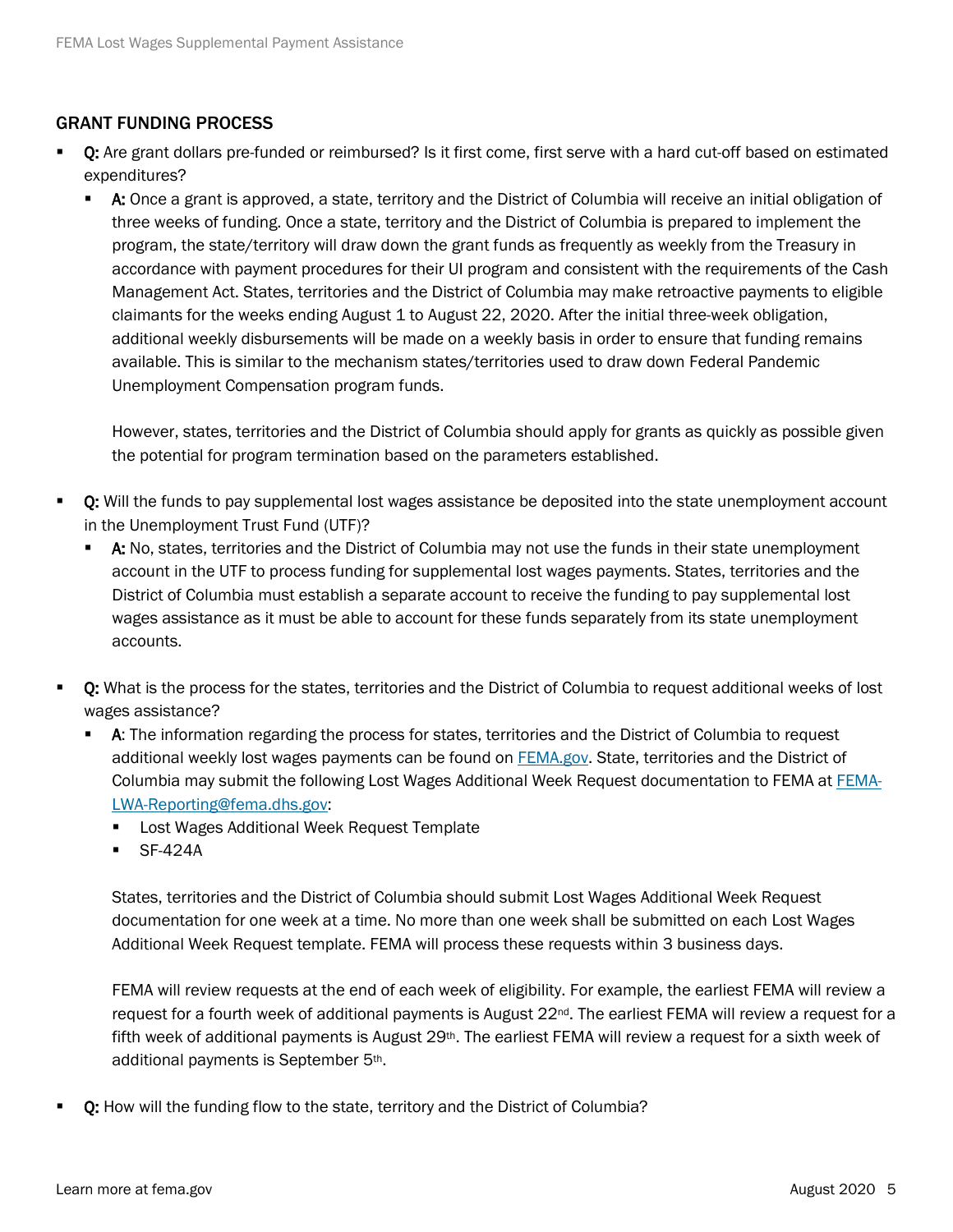- A: State, territory and the District of Columbia unemployment agencies will be issuing lost wages payments on behalf of the state/territory. The funds will be disbursed through the disbursement platform utilized by Department of Labor and Treasury for unemployment insurance programs. FEMA intends to issue both grant funding assistance and authorized reasonable administrative costs through this platform.
- Q: When do states, territories and the District of Columbia need to repay FEMA for any payments made in error?
	- A: As states, territories and the District of Columbia identify and recover payments made in error, the funding must be reimbursed to FEMA. Following the end of the Period of Performance (90-day timeframe following the termination of the program), the Lost Wages Assistance program has two concurrent 90-day periods to closeout and liquidate the grant. Reconciliation of all payments made under the grant will need to be completed within these periods which close 90 days after the Period of Performance ends, unless extended.

## INDIVIDUAL CLAIMANT ELIGIBILITY

- Q: With regard to the Work Share/Short Time Compensation (STC) unemployment program, are claimants determined eligible for Lost Wages Assistance based on the weekly benefit amount (WBA) established for purposes of obtaining the work share benefit amount or the work share benefit amount as established by the percentage of work reduction? For example, a worker enrolled in work share would be entitled to a WBA of \$362 if filing a regular claim. For purposes of work share, their work is reduced 20%, making their weekly work share entitlement \$72 per week. Should the claimant's eligibility for lost wages assistance be based on the \$362 WBA regular claim or the \$72 WBA for the work share entitlement?
	- A: A claimant's eligibility for lost wages assistance should be based off of the WBA for the work share entitlement. STC weekly benefit amounts are defined by the Department of Labor as a proportion of the unemployment compensation weekly benefit amount payable for a week of total unemployment equivalent to the proportion of the workweek that had been reduced. As such, for purposes of the example, the individual's WBA is \$72, and they would not qualify for supplemental lost wages assistance benefits. Per the [Presidential Memorandum,](https://www.whitehouse.gov/presidential-actions/memorandum-authorizing-needs-assistance-program-major-disaster-declarations-related-coronavirus-disease-2019/) individuals (claimants) are eligible if they are receiving at least \$100 per week in unemployment insurance compensation.
- Q: Who is currently eligible for supplemental lost wages assistance?
	- A: Individuals ("claimants") currently eligible for at least \$100 per week in UI compensation from the week of August 1, 2020 from any of the below listed programs may receive supplemental lost wages payments from their state, territory and the District of Columbia.
		- Unemployment compensation, including regular State Unemployment Compensation, Unemployment Compensation for Federal Employees (UCFE) and Unemployment Compensation for Ex-Service members (UCX)
		- **Pandemic Emergency Unemployment Compensation (PEUC)**
		- Pandemic Unemployment Assistance (PUA)
		- Extended Benefits (EB)
		- Short-Time Compensation (STC)
		- **Trade Readjustment Allowance (TRA)**
		- **Payments under the Self-Employment Assistance (SEA) program**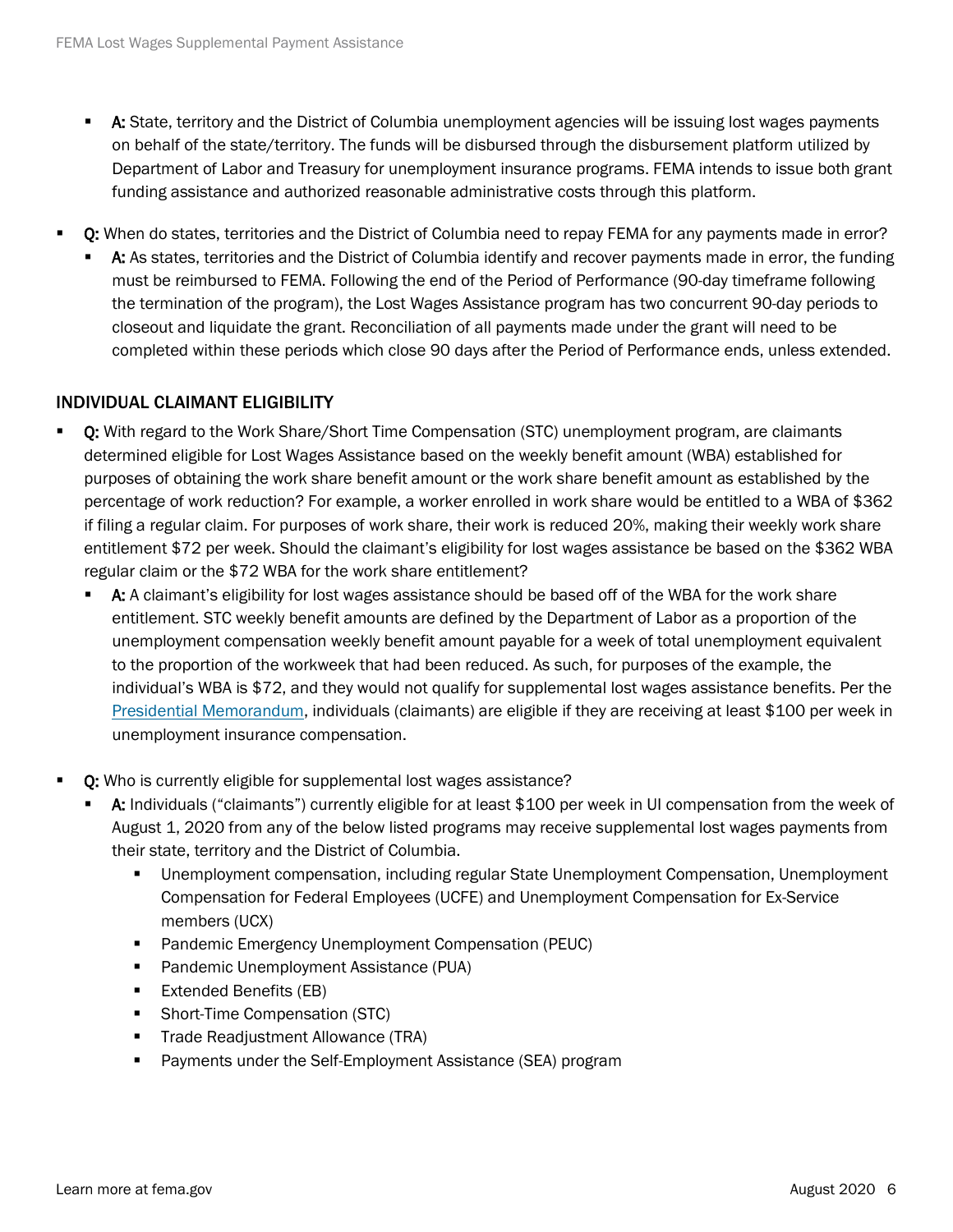Individuals are required to self-certify through established state, territory and the District of Columbia unemployment insurance procedures that they are unemployed or partially unemployed due to disruptions caused by the COVID-19 pandemic as part of the initial unemployment insurance claims process. Claimants who previously self-certified that they are unemployed or partially unemployed due to disruptions caused by COVID-19 will not need to recertify again.

- **Q:** How frequently must an individual self-certify that he or she is unemployed or partially unemployed due to COVID-19?
	- A: An individual does not need to certify each week that he or she is "unemployed or partially unemployed due to disruptions caused by COVID-19." The individual instead must certify once per claim:
		- If the individual qualified for Pandemic Unemployment Assistance, he or she is presumed to have met the self-certification requirements.
		- If the individual already self-certified that he or she is unemployment or partially unemployed due to disruptions caused by COVID-19, he or she already meet the self-certification requirements even if this certification was prior to August 1, 2020.
		- For individuals with new or reopened/additional unemployment claims, the self-certification can generally be done at the time of the claim filing. States, territories and the District of Columbia with procedures that ask claimants if their separation is due to the COVID-19 pandemic as part of their initial application will meet this requirement.
		- For individuals with an existing unemployment claim, who have not provided a self-certification due to disruptions caused by COVID-19, will need to provide a one-time special certification as of the supplemental lost wages assistance program start date.
- Q. When determining eligibility, what does it mean that "the week in question must be considered compensable"?
	- A. An individual is eligible for LWA if they have completed the self-certification, are monetarily eligible for at least a \$100 weekly benefit amount (WBA), and they are not otherwise disqualified or denied. We consider a week that is not subject to disqualification or denial to be compensable even if the amount is reduced to \$0. We defer to state law if it contains a provision that allows the state to interpret a week that is reduced to \$0 as non-compensable.
- Q: Is there a documentation requirement related to individuals self-certifying that their unemployment or partial unemployment is due to disruptions caused by COVID-19?
	- A: Individuals must self-certify, and states, territories and the District of Columbia must document this selfcertification so that it can be demonstrated to FEMA at grant closeout or during program monitoring and audit. However, under this program, no additional documentation or verification of the self-certification is presently required from individuals.
- **Q:** How does a state, territory and the District of Columbia determine if an individual meets the eligibility requirement under the August 8 [Presidential Memorandum](https://www.whitehouse.gov/presidential-actions/memorandum-authorizing-needs-assistance-program-major-disaster-declarations-related-coronavirus-disease-2019/) that he or she must receive at least \$100 in benefits for the underlying unemployment benefit program?
	- A: This eligibility provision is determined at the individual level based on the individual's weekly benefit amount. An individual is determined to have received at least \$100 per week for purposes of being an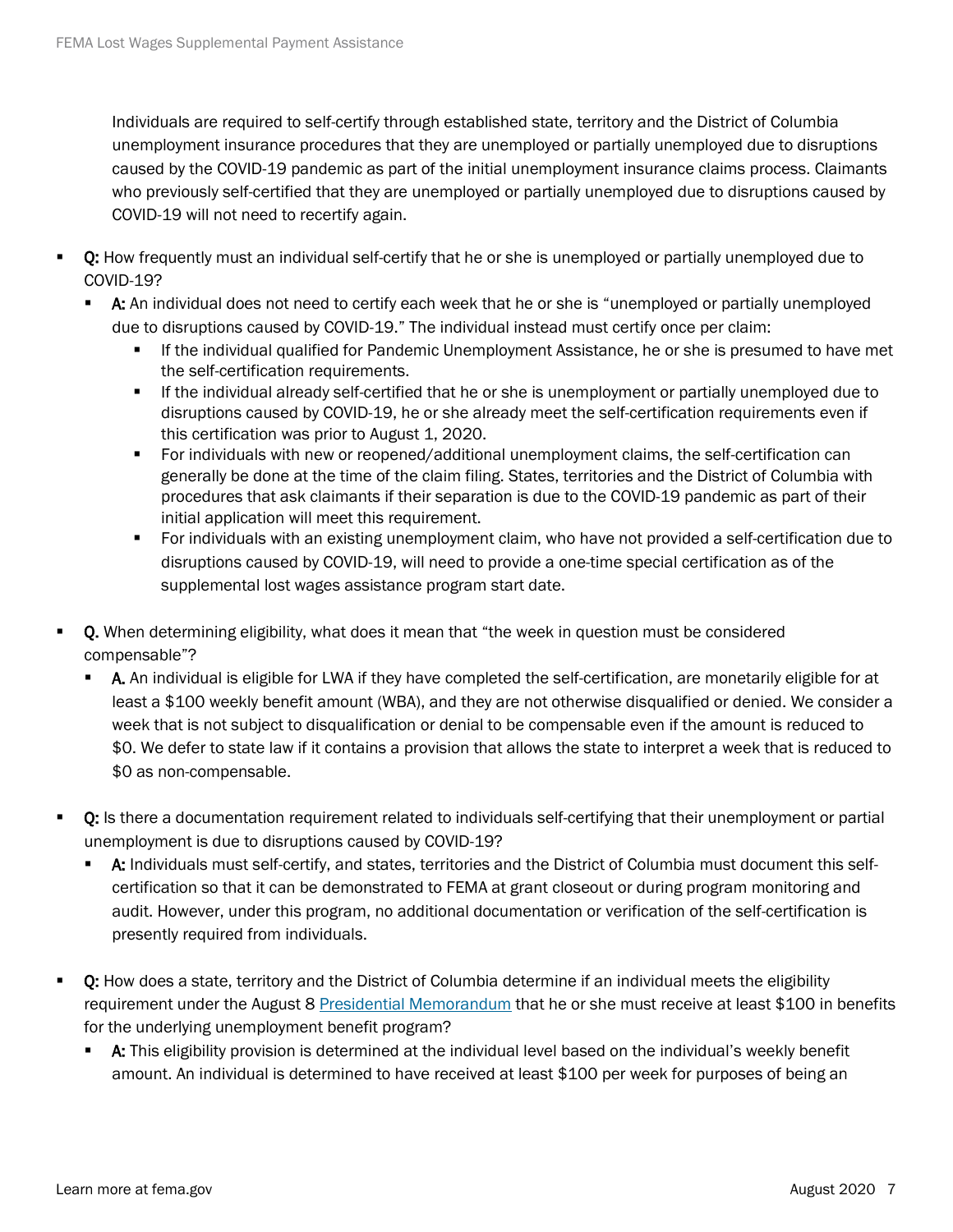"eligible claimant" if the individual's WBA as provided on the monetary determination is at least \$100 (including any dependents' allowance). In addition, the week in question must be considered compensable.

- Q: Are the individual claimant self-certification requirements listed in the State Administrative Plan (SAP) and Award Letter in conflict with the self-certification requirements presented in the [Presidential Memorandum?](https://www.whitehouse.gov/presidential-actions/memorandum-authorizing-needs-assistance-program-major-disaster-declarations-related-coronavirus-disease-2019/)
	- A: No, FEMA has determined that the language used in the SAP and Award Letter do not conflict. The supplemental lost wages benefits-eligible claimant definition aligns with the supplemental assistance provided by the Coronavirus Aid, Relief, and Economic Security (CARES) Act and with the President's direction to provide supplemental lost wages payments to eligible individuals who are unemployed or partially unemployed due to disruptions caused by COVID-19.
- Q: Is the state, territory and the District of Columbia required to notify individuals who may be eligible for supplemental lost wages assistance? If so, is there a required mechanism to make that notification?
	- A: Yes, the state, territory and the District of Columbia must contact an individual who is potentially eligible for supplemental lost wages assistance to allow him or her to submit a self-certification that his or her unemployment or partial unemployment is due to disruptions caused by the COVID-19 pandemic. This includes all individuals who meet the \$100 eligibility provision for weeks of unemployment ending on or after August 1, 2020. States, territories and the District of Columbia must describe their approach to these notifications in the State Administrative Plan required as part of their grant application.

Additionally, since supplemental lost wages assistance is retroactive, an individual who was previously unemployed or partially unemployed as a result of COVID-19, but now is employed may still be eligible for supplemental lost wages assistance for the period after August 1, 2020 until he or she regained employment. Since these individuals are no longer filing for unemployment benefits, the state, territory and the District of Columbia must reach out to the individuals about his or her potential eligibility for supplemental lost wages assistance. The state/territory may use administrative costs awarded for conducting this outreach.

There is no required mechanism to notify potentially eligible individuals. States, territories and the District of Columbia, however, are strongly encouraged to provide easy-to-understand information regarding supplemental lost wages assistance, including:

- The steps individuals must take to satisfy the self-certification requirement, and
- **That it is important for individuals to respond immediately.**
- Q: Pandemic Unemployment Assistance allows an otherwise eligible individual to be covered if he or she is unemployed, partially unemployed, or unable or unavailable to work because of a listed COVID-19 related reason in the CARES Act. For supplemental lost wages assistance, must the individual's job separation be directly related to COVID-19?
	- A: No, the most recent job separation does not need to be directly related to COVID-19. At the time of selfcertification for the program, the individual must be unemployed or partially unemployed due to disruptions caused by COVID-19.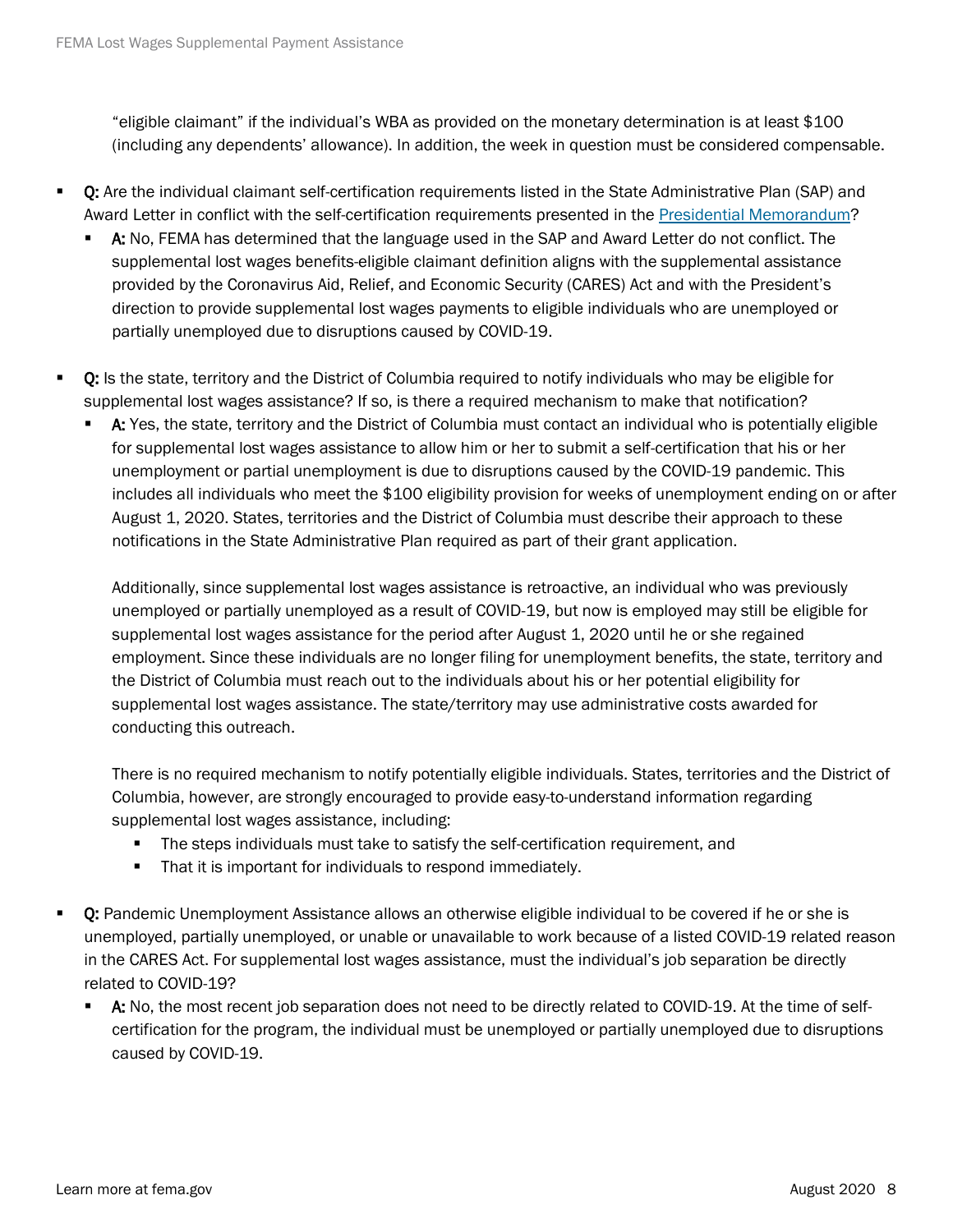- **D:** For individuals receiving benefits under the Short Time Compensation (STC) program or as part of mass claims, what is the recommended process for a state, territory and the District of Columbia to get selfcertifications that unemployment is due to a disruption from COVID-19? In these cases, the employer provides the eligibility information. Can the state, territory and the District of Columbia accept a certification from the employer for these claims?
	- **A:** In these circumstances, if the employer is able to certify that the individual's lay-off or reduction in hours is due to the disruption from the COVID-19 pandemic, then an employer certification on behalf of the claimant is appropriate. If the employer is unable to do so, then the individual must be contacted directly to self-certify.
- Q: What appeal rights does an individual have if the state, territory and the District of Columbia denies payment of supplemental lost wages assistance benefits because he or she does not meet the requirement to be unemployed or partially unemployed due to COVID-19 or he or she does not meet the \$100 threshold?
	- A: Section 4(d) of the [Presidential Memorandum](https://www.whitehouse.gov/presidential-actions/memorandum-authorizing-needs-assistance-program-major-disaster-declarations-related-coronavirus-disease-2019/) defines "eligible claimants" as individuals who receive, for the week supplemental lost wages assistance is sought, at least \$100 per week in eligible unemployment compensation. The state, territory and the District of Columbia is responsible for determining if an individual satisfies the definition of being an "eligible claimant." Individuals who do not satisfy the "eligible claimant" definition and are not eligible for the supplemental lost wages assistance payment do not have any appeal rights outside of the state's standard Unemployment Insurance appeals process. The state, territory and the District of Columbia must identify its appeal process in its State Administrative Plan.
- Q: My state is concerned that people who have benefit amounts of less than \$100 are excluded from supplemental lost wages assistance. Can a state use money from the Coronavirus Relief Funds under Title V of the CARES Act (CRF) or local funds to supplement the weekly benefit amount for these individuals to raise them up to \$100 so they qualify for supplemental lost wages assistance pursuant to the [Presidential Memorandum?](https://www.whitehouse.gov/presidential-actions/memorandum-authorizing-needs-assistance-program-major-disaster-declarations-related-coronavirus-disease-2019/)
	- A: No. The Presidential Memorandum explicitly provides that individuals must receive at least \$100 from one of the listed unemployment benefit programs. Using other funds to pay an amount in addition to the unemployment benefit is not sufficient to qualify an individual to receive the \$100 eligibility provision pursuant to the Presidential Memorandum.
- Q: Will individuals who have already been provided their underlying benefits for weeks ending August 1, 2020 or after receive supplemental lost wages assistance retroactively?
	- A: Yes, supplemental lost wages assistance is payable retroactively to eligible claimants beginning with the week ending August 1, 2020. However, if an individual becomes unemployed after the week ending August 1, 2020, he or she may only receive supplemental lost wages assistance for weeks in which the individual qualifies for an underlying unemployment benefit and meets the eligibility requirements for supplemental lost wages assistance.
- Q: If a determination of eligibility for a prior week of unemployment is not made until after the supplemental lost wages assistance program is terminated, will supplemental lost wages payments be paid for that week?
	- **A:** Once the Period of Assistance terminates, no additional funding will be provided by FEMA in grant awards or amendments for benefit payments or administrative costs. However, during the grant award's Period of Performance, the state, territory, and the District of Columbia may incur allowable costs under the LWA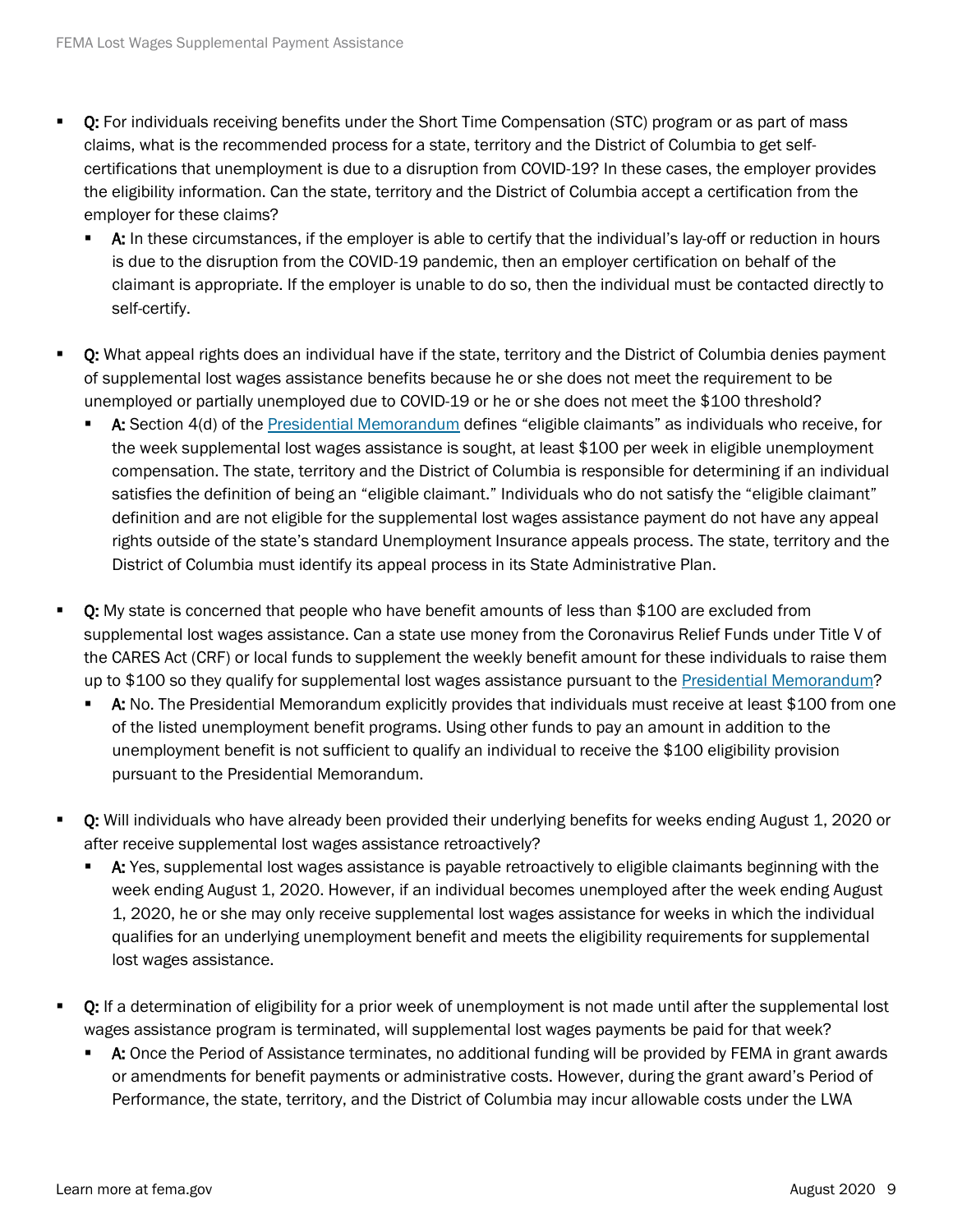program, (2 C.F.R. § 200.309) including issuance of supplemental payments to eligible claimants who submitted timely claims during the Period of Assistance, issuance of payments to applicants whose appeals were decided in their favor, and incur administrative costs previously awarded. In other words, during the Period of Performance:

- States, territories and the District of Columbia may continue to issue LWA payments to claimants for the weeks they were eligible within the Period of Assistance and who submitted timely claims during the Period of Assistance. States, territories and the District of Columbia may only issue these payments if they have funding available within the total obligation awarded by FEMA.
- With regard to appeals, states, territories and the District of Columbia may pay applicants for weeks within the Period of Assistance following appeals that are decided in the applicants' favor during the Period of Performance if funding is available within the total obligation awarded by FEMA.

FEMA acknowledges that states, territories and the District of Columbia may not be able to administer payments to all eligible applicants who submitted timely claims or adjudicate all timely appeals during the initial Period of Performance. For this reason, states, territories and the District of Columbia may request extensions of the Period of Performance, if necessary, to fully administer the LWA program and make all eligible payments within the total obligation awarded by FEMA.

- Q: Who is eligible for Other Needs Assistance under the Individuals and Households Program?
	- A: Individuals must be a U.S. citizen, non-citizen national or a qualified alien to be eligible for FEMA's Individuals and Households Program. Undocumented claimants may be eligible for similar financial assistance under programs funded by state or local funds, or programs funded by voluntary agencies.
- **D:** Will the funding in the grants authorized to applicants be for individuals already receiving unemployment due to COVID-19 or will this be for only new claims? Or both?
	- **A:** The funding will be provided to existing and new claimants for unemployment compensation who selfcertify that they are unemployed or partially unemployed as a result of COVID-19 from the week of unemployment ending August 1, 2020 through December 27, 2020 or until termination of the program because funding is exhausted.

#### INDIVIDUAL CLAIMANT PAYMENT PROCESS

- Q: Information provided stipulates a \$300 federal share/\$100 state/territory share. Does this mean that the state/territory does not have the ability to alter the amount of funding provided? If a state or territory has a legislative maximum of unemployment assistance, does this impact the amount that the federal government can provide?
	- **A:** Per the [Presidential Memorandum](https://www.whitehouse.gov/presidential-actions/memorandum-authorizing-needs-assistance-program-major-disaster-declarations-related-coronavirus-disease-2019/) that authorizes this assistance, the federal share for supplemental lost wages payments is fixed at \$300. The state, territory and the District of Columbia may choose to provide all claimants either a \$300 or a \$400 supplemental payment. These amounts cannot be adjusted. The supplemental payment is not unemployment insurance; it is a supplemental payment on top of the applicable unemployment insurance benefit paid by the state, territory and the District of Columbia.
- Q: Are Lost Wages Assistance program payments countable as income for eligibility determinations for Medicaid and the Children's Health Insurance Program?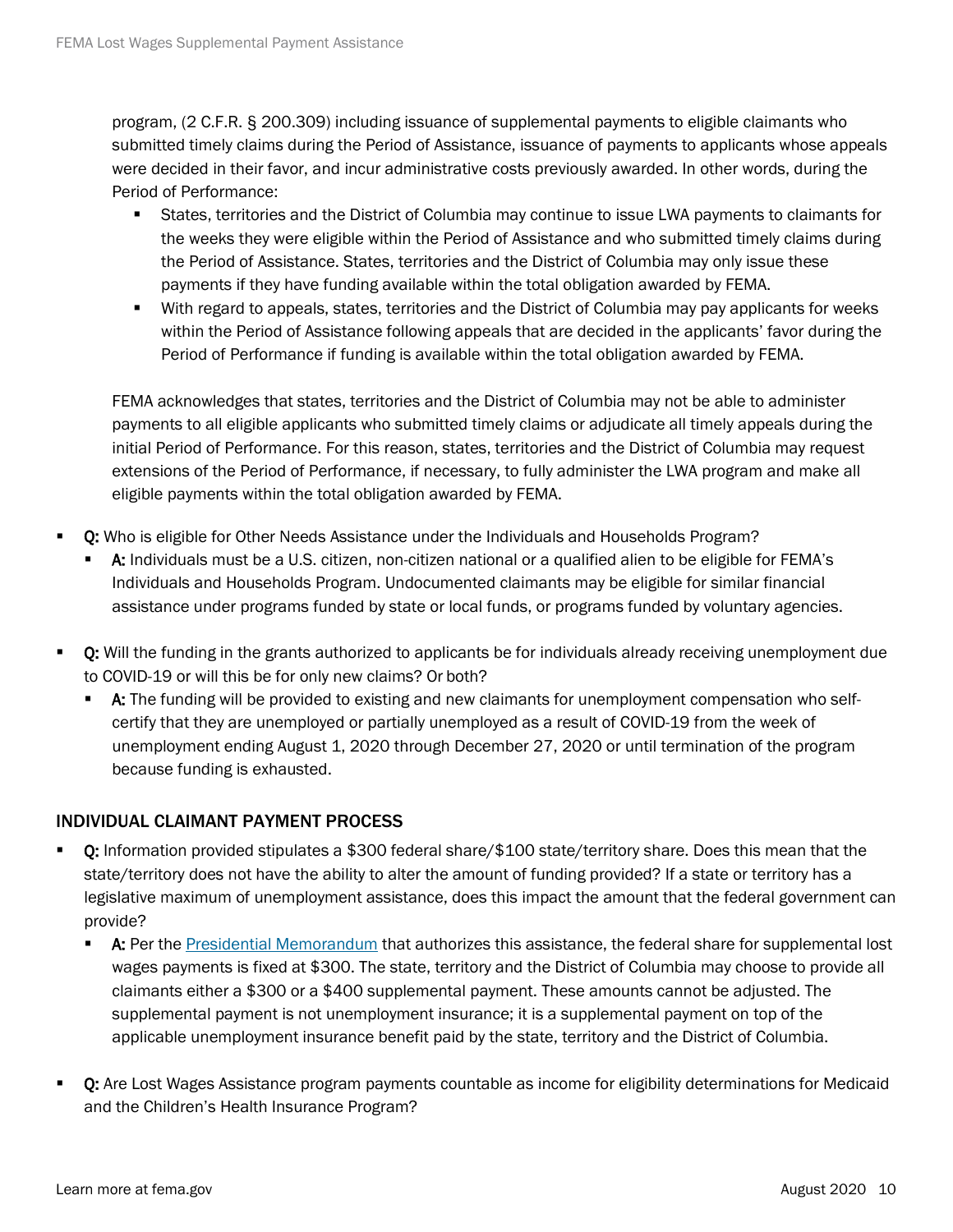- A: The supplemental lost wages benefits provided under section 408(e) of the Stafford Act do not count as income for purposes of determining eligibility for income-based federal benefits. The payments are available under section 408 of the Stafford Act "Federal Assistance to Individuals and Households," 42 U.S.C. § 5174. Pursuant to section 312(d) of the Stafford Act, as implemented at 44 C.F.R. § 206.110(f), such assistance "shall not be considered as income or a resource when determining eligibility for or benefit levels under federally funded income assistance or resource-tested benefit programs." (42 U.S.C. § 5155).
- Q: May payment of supplemental lost wages assistance be combined with the underlying unemployment benefit payments when issued?
	- **A:** Yes, the state, territory and the District of Columbia has discretion as to whether it issues a combined payment or separate payment for supplemental lost wages assistance, but the state/territory must be able to account for supplemental lost wages assistance separately from the underlying benefit. Whether paid together or separately, the supplemental lost wages payments must be paid at the same time as the underlying benefit (either weekly or bi-weekly).

## ADMINISTRATIVE COSTS

- Q: Will states, territories and the District of Columbia receive administrative costs?
	- A: Yes, the Stafford Act authorizes administrative costs of no more than 5% of the total grant; these funds are in addition to those for benefit payments. The administrative costs are subject to the statutory 25% cost share. However, the underlying benefit costs for the regular unemployment insurance (UI) program and/or Coronavirus Relief Funds (CRF) may be used to satisfy the state, territory and the District of Columbia's cost share requirement for administrative costs. Pacific Territories may request a cost share waiver under the Insular Areas Act. (*See* 48 U.S.C. § 1469a).
- **Q:** May a state, territory and the District of Columbia use funding from its state/territory grant to administer the regular UI program from the Department of Labor or funding provided under the Reed Act, section 4102 of the Families First Coronavirus Response Act, or for administration of CARES Act programs to pay for administration of the supplemental lost wages assistance program?
	- A: No, if a state, territory and the District of Columbia uses Unemployment Insurance (UI) resources that are currently used to support administration of the UI programs (such as the UI IT systems, staff, call-centers, and building costs) to support administration of the supplemental lost wages assistance program, then the state/territory must develop a cost allocation plan. This is necessary to ensure that funding from USDOLfunded UI programs only supports those programs and FEMA funding for the supplemental lost wages assistance program only supports administration of the supplemental lost wages assistance program.

However, the underlying benefit costs for the regular UI program may be used to support the cost share for administrative costs.

 Q: May FEMA administrative funds provided to states, territories and the District of Columbia to administer the supplemental lost wages assistance program be used to cover all staff costs?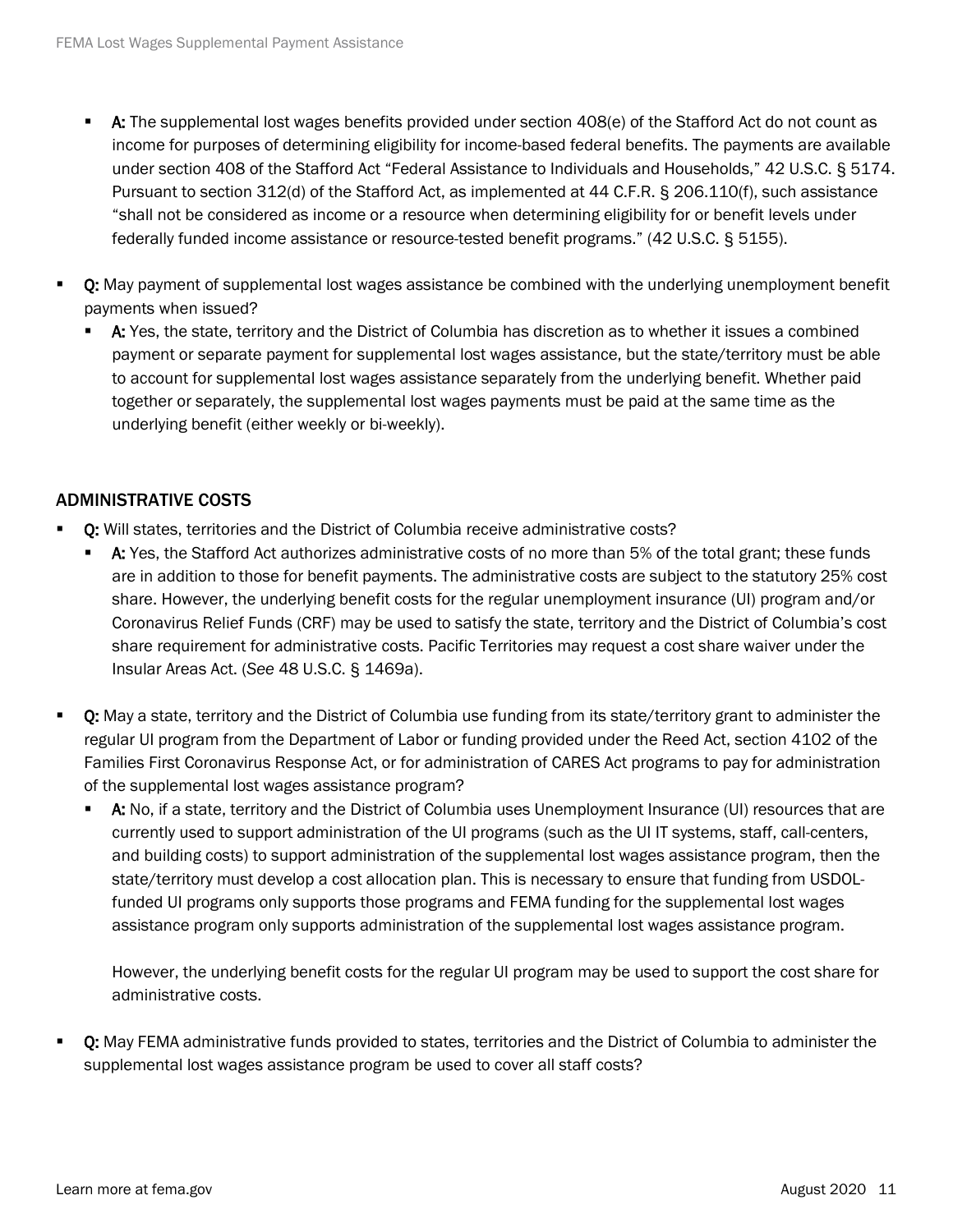A: Unemployment Insurance (UI) employees are federally funded by the Department of Labor (DOL). The DOL's funding may not be used to administer supplemental lost wages assistance.

As such, the state, territory and the District of Columbia may utilize the funding provided by FEMA for administrative costs under the supplemental lost wages assistance grant for employees' regular and overtime hours to deliver supplemental lost wages assistance. Example: 40 hours per week is normally paid with 100% UI funding. The employee is now spending 50% of her time on supplemental lost wages assistance. So long as the state, territory and the District of Columbia does not charge 50% of the employee's cost to the UI administrative grant for the period of time that the employee is supporting supplemental lost wages assistance, the state/territory can use FEMA funding for administrative costs to pay the employee's costs for administering supplemental lost wages payments.

States, territories and the District of Columbia must account for the time charged and demonstrate a proportional allocation of staff costs to facilitate the delivery of the program so as to avoid any improper duplication of charging. As a general rule, the state, territory and the District of Columbia may submit charges to administer supplemental lost wages assistance for all employee overtime and any portion of the employee's regular time costs not also paid for with other federal funds.

- Q: May states, territories and the District of Columbia receive upfront supplemental lost wages assistance administrative funding to support implementation and start-up costs for the supplemental lost wages assistance program?
	- A: States, territories and the District of Columbia should identify estimated reasonable costs in their applications. Once approved and awarded, funds can be drawn down in accordance with the grant award letter and other requirements, such as the Cash Management Improvement Act.

## COST SHARE

- Q: Can states, territories, and the District of Columbia use Department of Treasury Coronavirus Relief Funds to meet the 25% cost share requirement to receive the \$300 federal share for supplemental lost wages assistance?
	- **A:** Yes, states, territories, and the District of Columbia may use Coronavirus Relief Funds to satisfy the 25% cost share requirement at grant closeout.
- Q: What state, territory and the District of Columbia funds may be used to cover the state/territory's 25% cost share match for supplemental lost wages assistance?
	- $\blacksquare$  A: If a state, territory and the District of Columbia opts for individuals to receive a \$300 additional supplemental lost wages payment per week, states/territories may use the total benefits paid with state/territory unemployment funds to eligible claimants (individuals who meet both the self-certification and \$100 eligibility provision) beginning with the week ending August 1, 2020 and moving forward to the end of the program as the required non-federal match. This total amount may be used to cover the state/territory match for supplemental lost wages assistance paid on both regular unemployment compensation and all federally-funded programs. Administrative costs will also include a 75% federal cost share and a 25% state/territory cost share.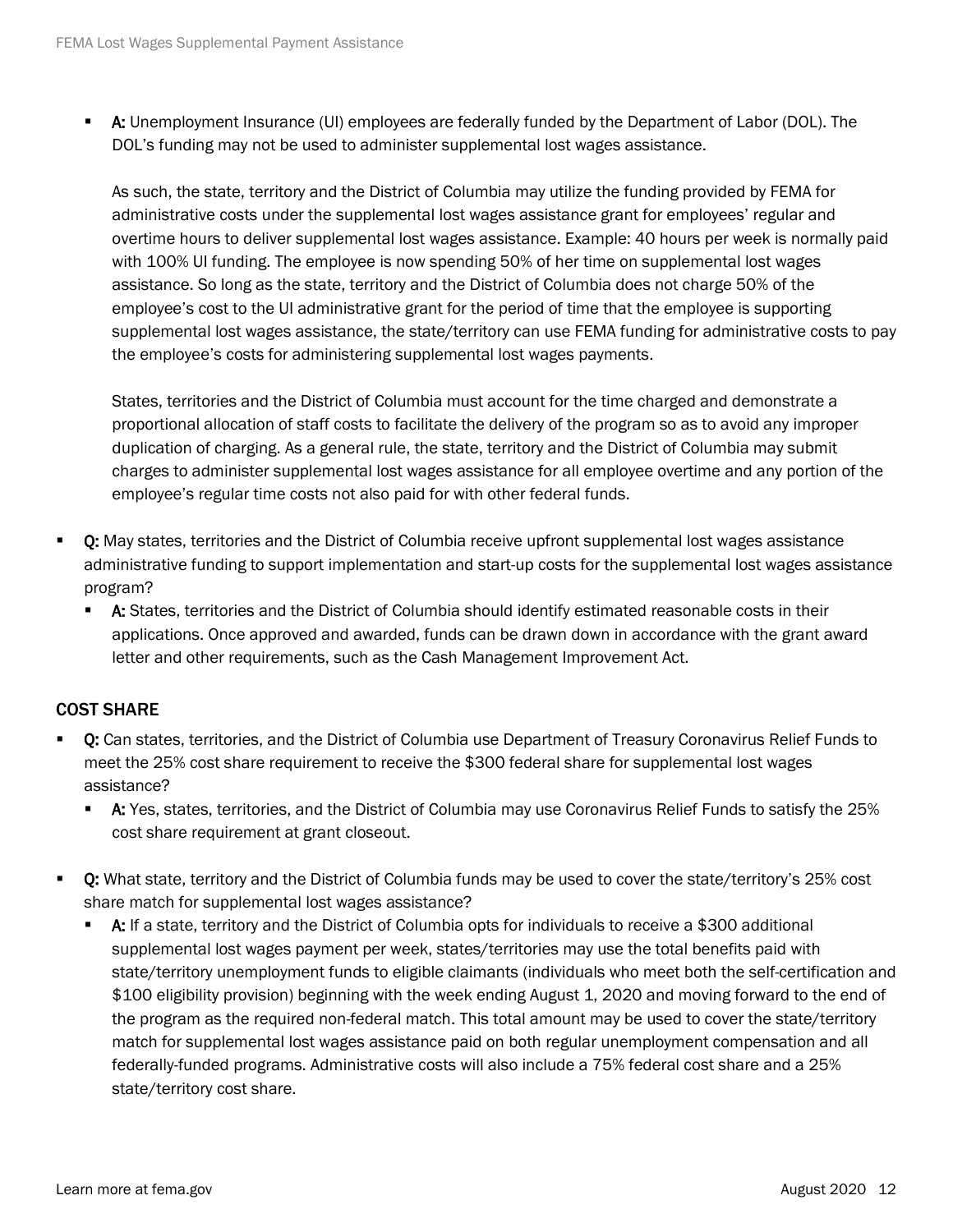If a state, territory and the District of Columbia wants individuals to receive a \$400 additional supplemental lost wages payment per week, the state/territory must identify other state/territory funds, which may include CRF, general revenue, or other state/territory fund sources, to cover the \$100 state/territory contribution in addition to the \$300 federal contribution.

- Q: Is the calculation for the state's, territory's or the District of Columbia's 25% cost share match calculated at the aggregate level or the individual level?
	- **A:** The requirement is to meet the state's, territory's or the District of Columbia's 25% cost share match at an aggregate level.
- Q: What happens if a state, territory and the District of Columbia falls short of meeting the 25% cost share match?
	- **A:** If a state, territory and the District of Columbia falls short of meeting the 25% cost share match, it will be liable for paying FEMA the difference.
- **Q:** If a state, territory and the District of Columbia has previously deposited its CRF into its unemployment account, may those funds be used for the \$100 add-on to provide a \$400 supplemental lost wages payment?
	- A: No, once the CRF is deposited into the state's, territory's or the District of Columbia's unemployment account, the funds become subject to the withdrawal standard set forth in Section 3304(a)(4) of the Federal Unemployment Tax Act (FUTA) (26 U.S.C. 3304(a)(4)) and Section 503(a)(5) of the Social Security Act (SSA) (42 U.S.C. 503(a)(5)). The state, territory and the District of Columbia cannot use these funds to pay the additional \$100 benefit on top of the \$300 Federal supplemental lost wages payment.
- **D:** If a state, territory and the District of Columbia is using other money to provide individuals with an amount higher than \$300, is there something that limits the state/territory to only contributing \$100 or may the state/territory provide additional money?
	- A: The [Presidential Memorandum](https://www.whitehouse.gov/presidential-actions/memorandum-authorizing-needs-assistance-program-major-disaster-declarations-related-coronavirus-disease-2019/) authorized up to \$400 through the supplemental lost wages assistance program, including a \$300 federal contribution. If the state, territory and the District of Columbia chooses to provide an amount beyond this using non-UI funds, it is considered a separate state/territory program which would be subject to authorization under state law.
- Q: Can a state, territory and the District of Columbia use benefit payments for fully federally-funded unemployment benefit programs (UCFE, UCX, PUA, PEUC, and federal share of EB) to meet the state/territory's 25% cost share requirement to receive the \$300 federal share for supplemental lost wages assistance?
	- **A:** No, state, territory, and the District of Columbia funds derived from fully federally funded unemployment programs cannot be used to meet the 25% cost share requirement.
- Q: May a dependent's allowance be used towards meeting the state's 25% cost share match in underlying statefunded benefits to provide the \$300 supplemental lost wages payment to individuals?
	- A: Yes, insofar as the dependent's allowance is paid using state, territory and the District of Columbia funds to an eligible claimant, it is included in the aggregate calculation of state-funded benefits for purposes of meeting the state's 25% cost share match to provide the \$300 supplemental lost wages payment.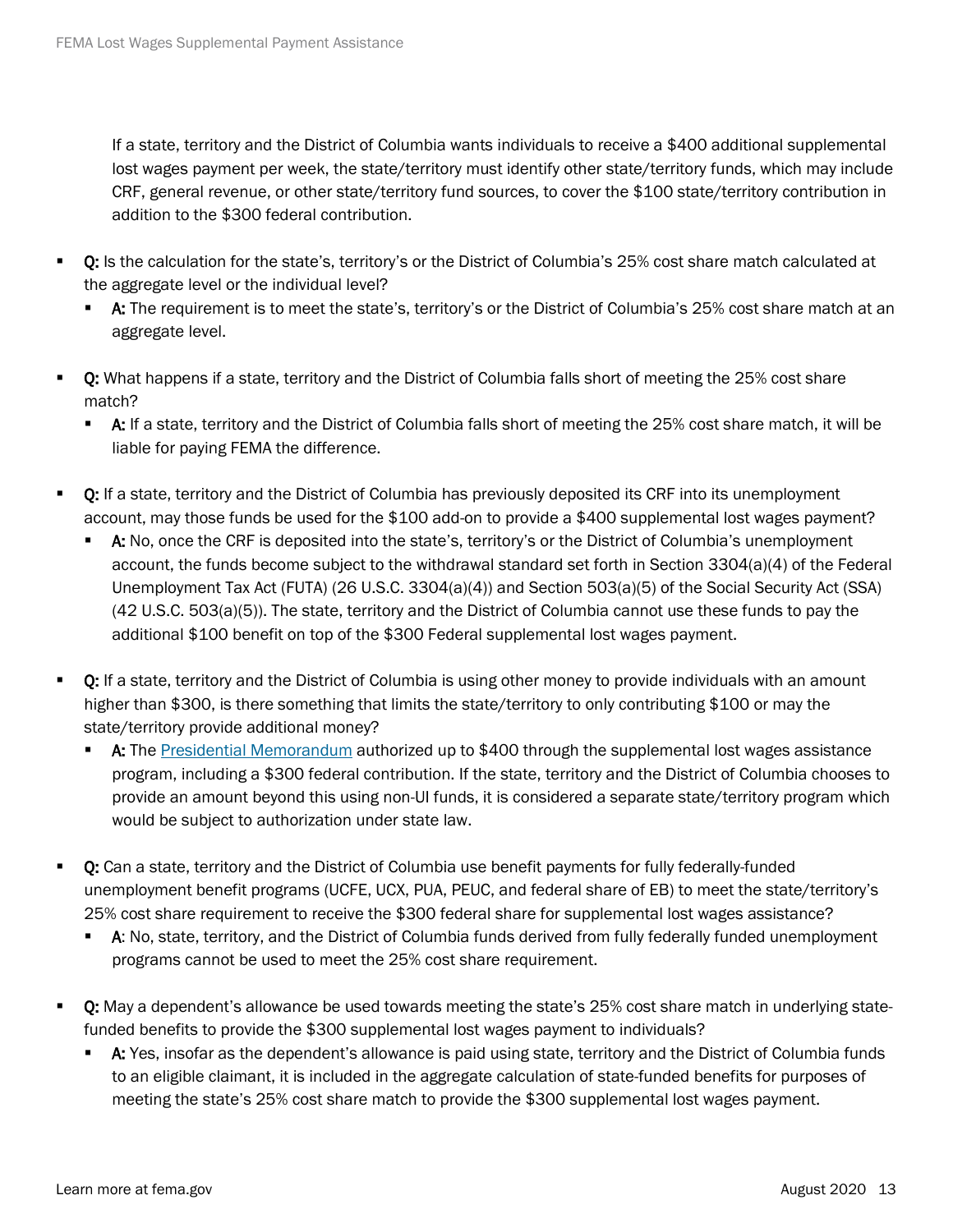- Q: Will FEMA fund 75% of the grant amount up front or fund 100% of the grant amount and send a bill for collection for the 25% state, territory and the District of Columbia cost share?
	- A: There are two supplemental payment options for the state, territory and the District of Columbia to demonstrate the cost share:
		- Option 1: the individual receives \$400 \$300 federal contribution (75% cost share) and \$100 from state, territory and the District of Columbia funds, including Coronavirus Relief Funds (25% cost share).
		- Option 2: the individual receives \$300 \$300 is the federal contribution and to satisfy its cost share the state, territory and the District of Columbia will be credited for underlying regular unemployment insurance paid from state/territory funds for the population that receives the \$300 supplemental payment.

States, territories and the District of Columbia are required to indicate their supplemental payment option selection (\$400 or \$300) on the Other Needs Assistance Administrative Option Selection form as part of their grant application package.

At grant close out, the state, territory and the District of Columbia will need to demonstrate how they met the statutory cost share. The state, territory and the District of Columbia will be responsible for demonstrating 25% of the total aggregate grant award. For the \$300 option, states/territories can satisfy this cost share by showing that they expended state/territory funds equivalent to at least 25% of the total grant amount on regular unemployment payments to individuals who received lost wages supplemental payments, retroactive to August 1, 2020.

- Q: Can states, territories and the District of Columbia count their existing Unemployment Insurance (UI) weekly benefit payments from state/territory funds back to March 29, 2020 toward their cost share requirement of the lost wages supplemental payments grant, or may they only count the UI payments back to August 1, 2020 toward the cost share requirement?
	- **A:** The state, territory and the District of Columbia may count UI payments during the same period of federal funding consistent with the parameters of the grant - week of unemployment ending August 1, 2020, onward, for individuals that meet the LWA requirements to be eligible. States, territories and the District of Columbia may not apply funds expended prior to the week of unemployment ending August 1, 2020.

## OFFSETS/DEDUCTIONS/GARNISHMENTS/TAX IMPLICATIONS

- Q: May states, territories, and the District of Columbia recover improperly made supplemental lost wages payments by offsetting from other Unemployment Compensation programs?
	- **A:** No, the Lost Wages Assistance program is separate and distinct from other unemployment compensation programs.
- **Q:** What are circumstances under which the state, territory and the District of Columbia must reimburse FEMA?
	- A: The state, territory and the District of Columbia is responsible for refunding to FEMA any unobligated balances that FEMA paid that are not authorized to be retained per 2 C.F.R. § 200.343(d).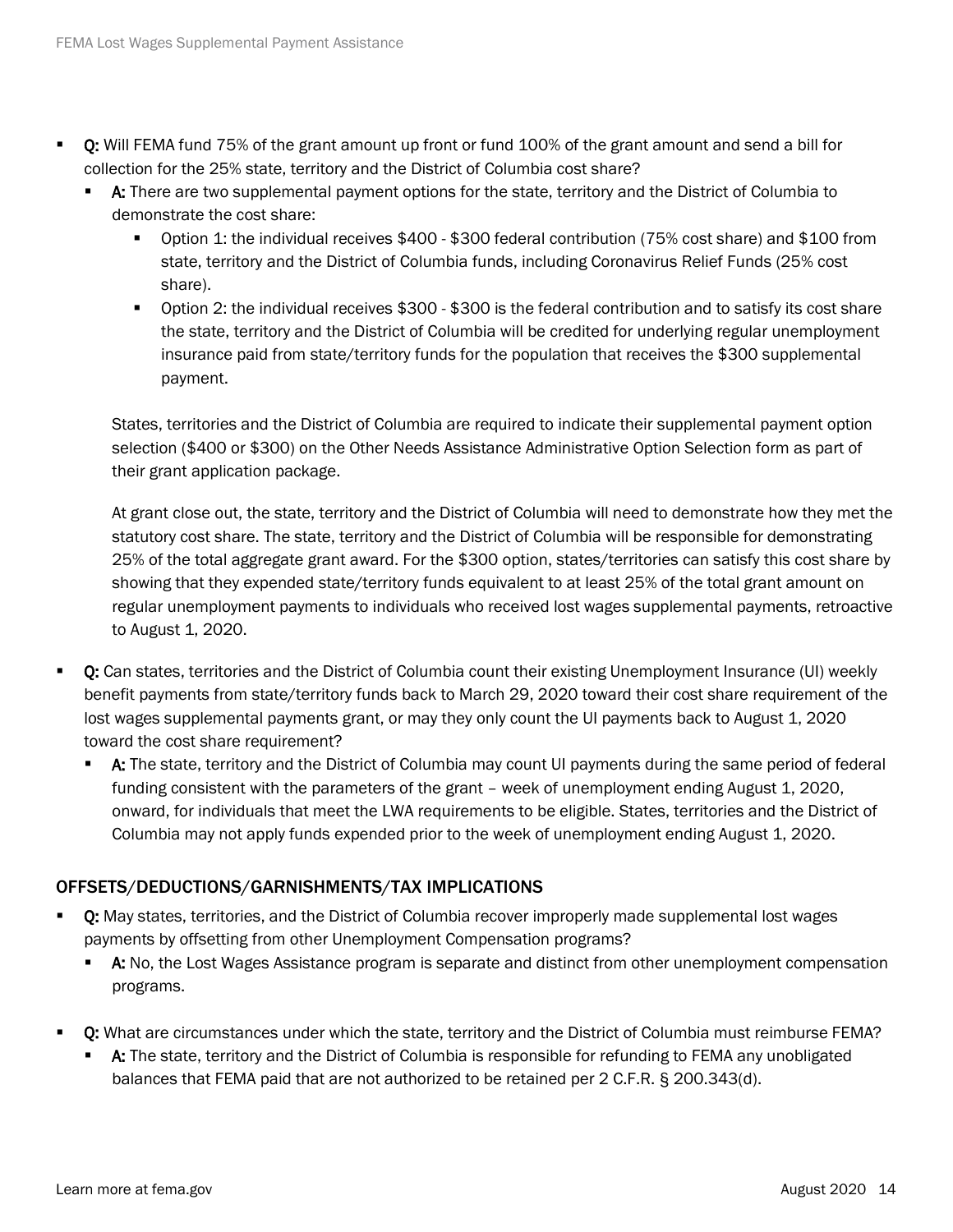Additionally, states, territories and the District of Columbia are responsible for recovering assistance awards from individual claimants who obtained the assistance fraudulently, assistance awards made to individuals who were not eligible for unemployment, and assistance awards made in error (*See* 44 C.F.R. 206.120(f) (4 and 5); *see also* 2 C.F.R. § 200.343(a)-(b) for guidance on the grant closeout and liquidation period).

- Q: Are supplemental lost wages payments [subject to federal income tax?](https://www.irs.gov/pub/irs-pdf/p5444.pdf)
	- A: Yes, supplemental lost wages payments are subject to federal income tax and the state, territory and the District of Columbia must communicate to individuals that such payments are taxable. Providing individuals with the option to have federal income tax withholding is a determination for the state/territory to make. The state, territory and the District of Columbia should encourage individuals to contact the IRS for specific guidance on the tax treatment of unemployment compensation (see [https://www.irs.gov/taxtopics/tc418\)](https://www.irs.gov/taxtopics/tc418).
- Q: What are the offset rules for supplemental lost wages assistance? Is a state, territory and the District of Columbia required or able to offset supplemental lost wages payments for past debt of unemployment benefits (overpayments) and child support?
	- A: Offsets of supplemental lost wages payments other than for tax withholding are not permitted. States, territories and the District of Columbia may not offset supplemental lost wages payments for child support debts. See information on overpayment recovery above.
- Q: Are states, territories and the District of Columbia responsible for recovering assistance and reimbursing FEMA for payments made in error?
	- A: Yes, states, territories and the District of Columbia are responsible for recovering assistance awards from claimants who obtained them fraudulently, assistance awards made to those not eligible for unemployment, and assistance awards made in error. (44 C.F.R. 206.120(f) (4 and 5)). Adjustments to expenditures will be made as funding is recovered, [reimbursed to FEMA], and reported quarterly on the SF-425, Federal Financial Report. ((*See* 44 C.F.R. § 206.120.(f)(5)(i); se*e* also Section III.E. of the State Administrative Plan template which provides additional guidance on the Recovery of Funds procedures and FEMA's Lost Wages Assistance Grant Close Out guidance).

The Period of Assistance is the time in which grant funding is awarded based on eligible claimants identified by the state, territory and the District of Columbia. The Period of Performance is the 90-day period following the Period of Assistance. During the Period of Performance:

- States, territories and the District of Columbia may continue to issue LWA payments to claimants for the weeks they were eligible within the Period of Assistance and who submitted timely claims during the Period of Assistance. States, territories and the District of Columbia may only issue these payments if they have funding available within the total obligation awarded by FEMA.
- With regard to appeals, states, territories and the District of Columbia may pay applicants for weeks within the Period of Assistance following appeals that are decided in the applicants' favor during the Period of Performance if funding is available within the total obligation awarded by FEMA.

Following the end of the Period of Performance, there are two concurrent 90-day periods to both close out and liquidate the grant. FEMA acknowledges that states, territories and the District of Columbia may not be able to administer payments to all eligible applicants who submitted timely claims or adjudicate all timely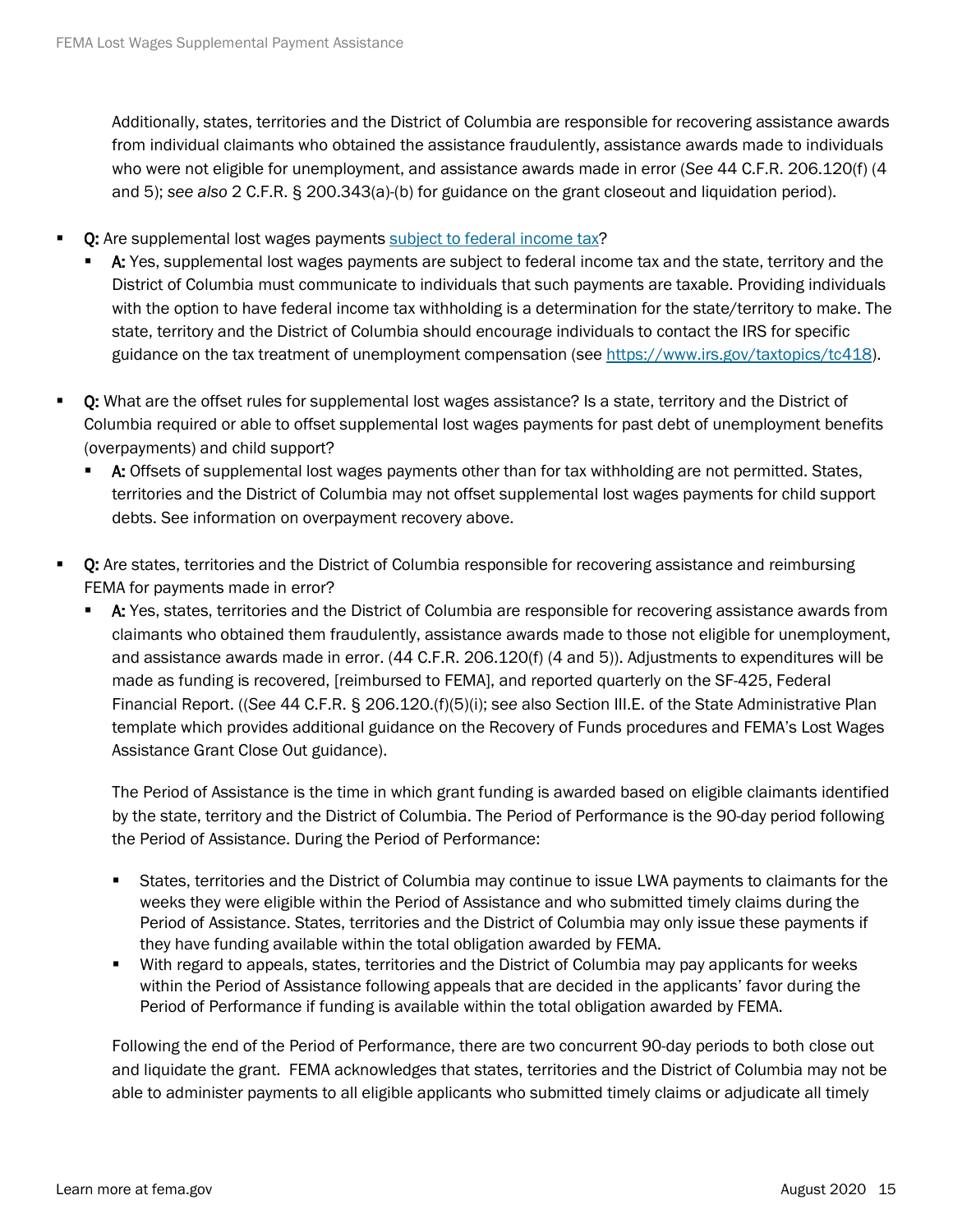appeals during the initial Period of Performance. FEMA also recognizes the states', territories' and the District of Columbia's efforts to investigate and pursue the recovery of fraudulent and improper payments may extend beyond the 180-days from the Period of Assistance. For this reason, states, territories and the District of Columbia may request extensions of the Period of Performance and the 90 day period following the Period of Performance for close out and liquidation, if necessary, to fully administer the LWA program, make all eligible payments within the total obligation awarded by FEMA and pursue the recovery of fraudulent and improper payments.

- Q: Do states, territories and the District of Columbia have an obligation to notify FEMA of fraudulent activity?
	- A: Yes, states, territories and the District of Columbia have an obligation to expeditiously investigate and report any evidence of fraud, waste or abuse to the Department of Homeland Security (DHS) Office of Inspector General. (44 C.F.R.  $206.120(d)(3)(B)(ix and x)$ ). They may also report any fraud activity to the Department of Labor (DOL) Office of Inspector General.

DHS Office of Inspector General (OIG) Phone: 1-800-323-8603 Fax: 202-254-4297 Online allegation form: https://hotline.oig.dhs.gov/#step-1 Website: <https://www.oig.dhs.gov/hotline>

DOL Office of Inspector General Phone: 1-800-347-3756 Fax: 202-693-7020 Email: [hotline-19@oig.dol.gov](mailto:hotline-19@oig.dol.gov) Website: https://www.oig.dol.gov/hotlinecontact.htm#

In addition, the DOL provides a listing of state fraud hotlines where individuals may report allegations of unemployment fraud. The listing is found at [https://www.dol.gov/general/maps/fraud.](https://www.dol.gov/general/maps/fraud)

Finally, a state that identifies a possible case of disaster linked fraud may also report it to the federal government through:

The National Center for Disaster Fraud (NCDF) Phone: 866-720-5721 Fax: 225-334-4707 Email: [disaster@leo.gov](mailto:disaster@leo.gov) Website:<https://www.justice.gov/disaster-fraud>

#### MONITORING/REPORTING/NOTIFICATION

Q: If a jurisdiction's laws permit discretionary waivers of unrecovered or improper payments, can states, territories, and the District of Columbia use those laws as a basis for likewise waiving the requirement to return the total sum of improper supplemental lost wages payments to FEMA?